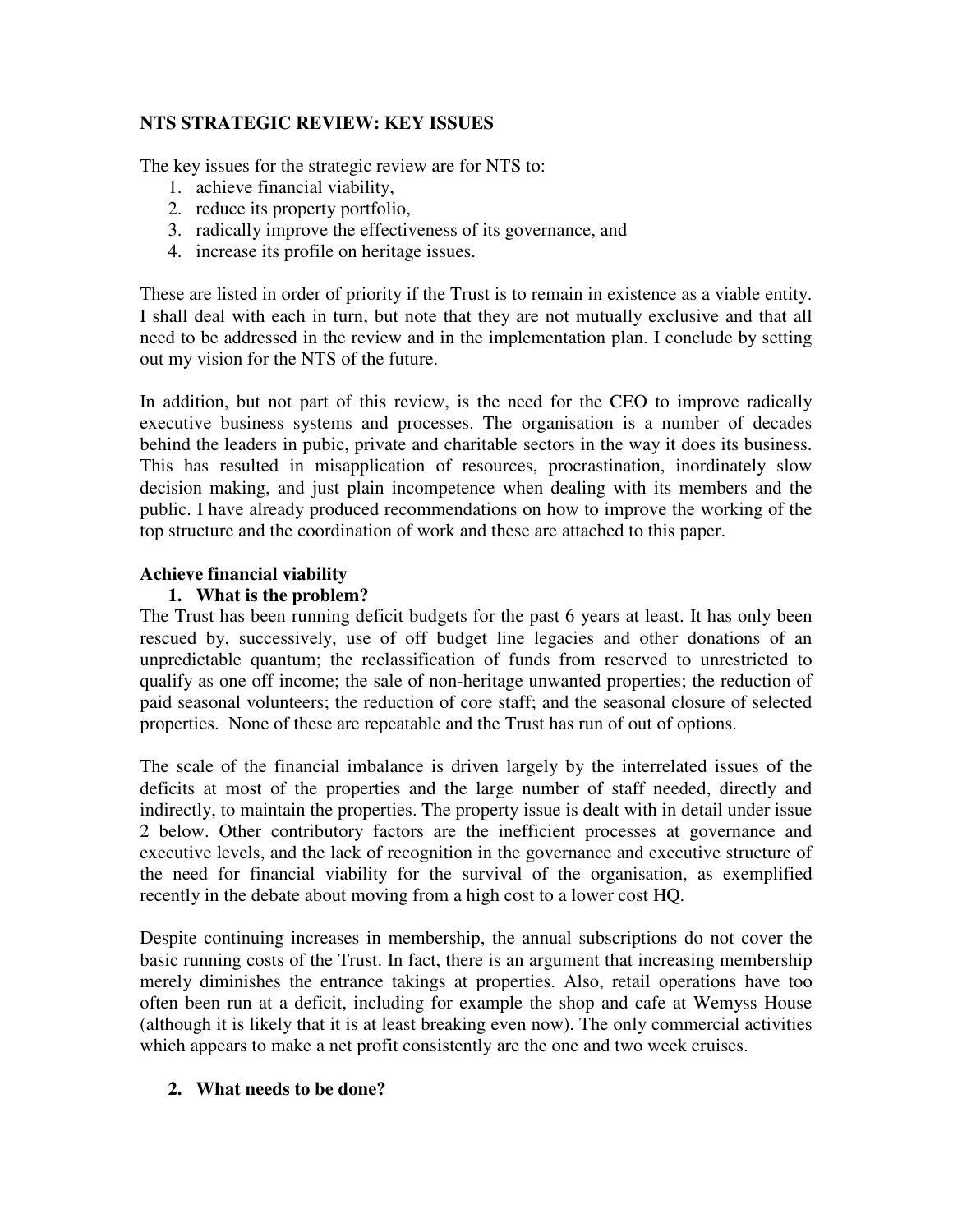#### (1) Change in culture

First and foremost, there needs to be a fundamental change of culture about financial viability. Put simply without adequate financial security in the short term the organisation will not exist. There needs to be recognition throughout the organisation at all levels of the governance and at the senior and middle management levels of the executive that financial viability has to be the key short and medium term goal.

## (2) Reduce loss making

Second and fundamental, the numbers of properties in care should be substantially reduced. More effective management and greater use of unpaid volunteers should also reduce the costs of their operation. Income generation activities should be increased provided that they are not detrimental to the heritage conservation interest. This is dealt with under issue 2.

The Trust has been too complacent about loss making activities. It is now essential that all activities that are not needed to support the heritage conservation work and that are loss makers should be stopped immediately.

The membership offer should be reviewed to bring in more net income taking into account that all members get automatic free entry to properties. The life membership scheme should be stopped unless it can be proved to provide a net financial benefit over the next 5 years.

#### (3) Novel ways of increasing unrestricted reserves

A commercial review of all activities which make a net profit should result in the identification of expansion opportunities and increasing profit margins.

The Patrons Club has been a success. Other mechanisms for raising unrestricted resources from high net worth individuals should be developed.

Many of the Scottish public and the Diaspora have a keen interest in the survival and success of the Trust. A one off Appeal should be made as part of the roll out of the Strategic Review and the money raised used to establish a new operations fund for the longer term care and maintenance of proprieties and colelctions.

## (4) Improved assessment of financial performance

It follows from the above that all activities need to be stress tested for their financial viability. There will be those where it is legitimate for a charity to run on a deficit but there are those, such as membership, and all commercial activity, which must run at a net profit.

There is a need for a rigorous independent scrutiny of the areas for reducing costs beyond those measures recently taken. This should include fundamental review of the possibilities of shared back room services with organisations of a similar type. This work should be commissioned urgently by the Board with the aim of targeted annual reductions in costs.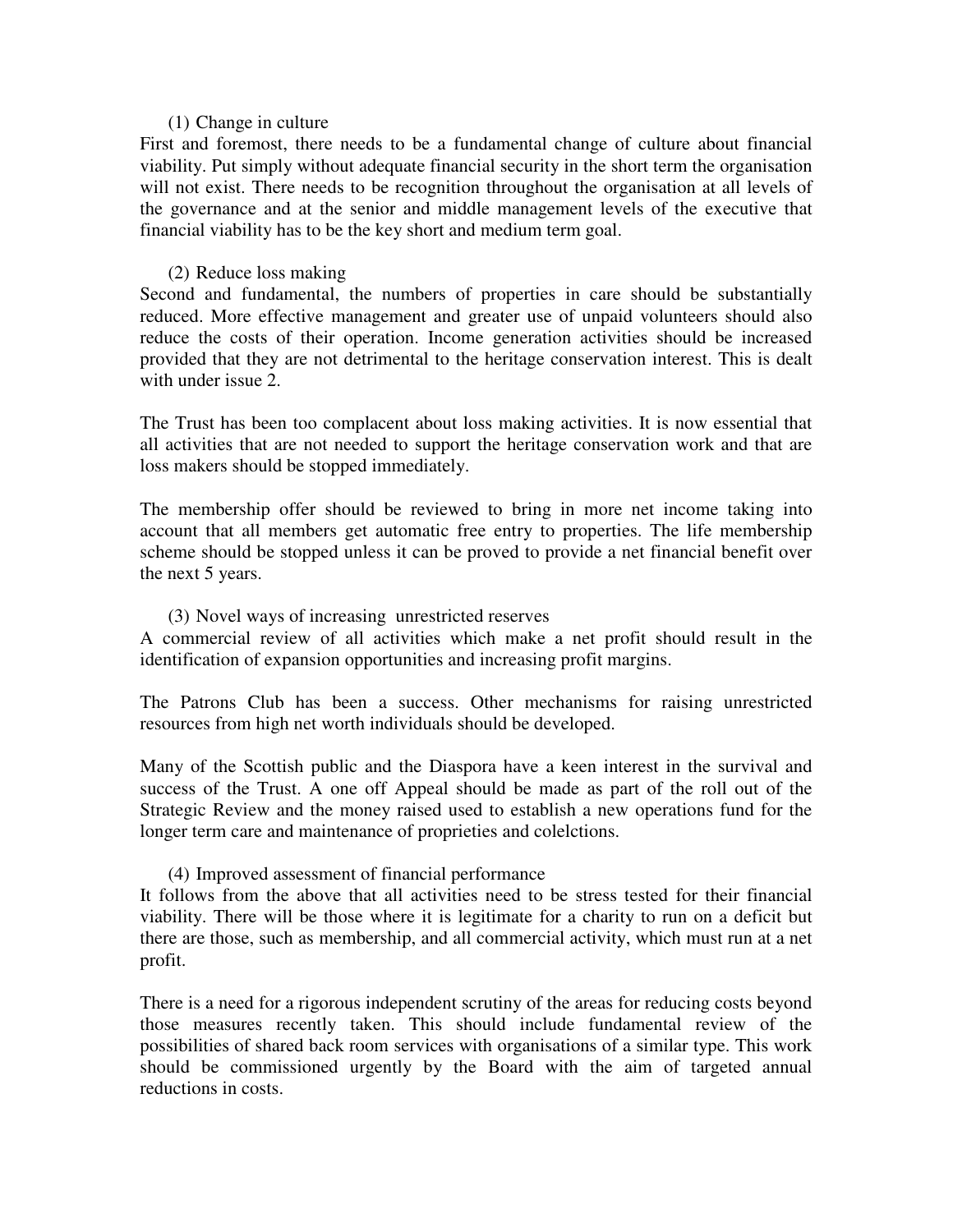Scrutiny committees, such as the former Finance Committee, should not be reinstituted, as they have proved worthless in recognising the problems and advising the higher levels of decision making on the solutions required.

Key performance indicators on fund raising, on new and innovative commercial activity (provided it passes the heritage conservation tests in the Conservation Principles), on cost reduction, and on asset disposal should be developed as a matter of urgency and approved by the Board. They should be used by the Council as the key method of measuring the performance of the Board and for the non-executive Board members to measure the performance of the CEO and the Directors over the next two years.

## **Reduce the property portfolio**

## **1. What is the problem?**

The root cause of the NTS financial problem is the number of properties and the demand they have on resources. The two key facts are that only 8 of the total of 129 are fully endowed and almost all of them run at an annual deficit. This is a reflection of a long standing incompetence in the leadership and management of the organisation which goes back many decades. Sentimentality rather than sense seems to have been the order of the day when opportunities for property acquisition arose. The properties drive the operating costs of the organisation, and in particular are the main determinant of the number of full time and seasonal staff required. Also, the continuing gift of items for perpetual care by the Trust, acting as a museum, without adequate operating costs is a further drain on resources.

## **2. What needs to be done?**

A radical approach is required of a kind and scale which the Trust has never been prepared to contemplate. It has the following components.

## (1) Decide what the property portfolio should be

The acquisition of properties and collections has been totally unsystematic and reactive. Although there are acquisition guidelines, these do not give any sense that the Trust is managing a *portfolio*. Indeed, many in the Trust resist the very notion of a portfolio. The first step therefore is to agree that the there is a property and collections portfolio and to determine the means of assessing the current properties and collections against this. The guiding principle should be that the Trust's properties and collections should represent the key stages and types of the nation's natural and cultural history in so far as they are not protected through conservation ownership by the public sector or by other charities or by long term private sector owners. Advice on this should be gained from a short-term working group of natural and cultural history experts who should draw up criteria for the agreement of the Conservation Committee and the Board and should present their recommendations within three months to those two levels of governance. This group could be drawn from members of the Conservation Advisory Panels, as well as key external contributors. The Board should make its formal recommendations to the Council for approval within a further three months.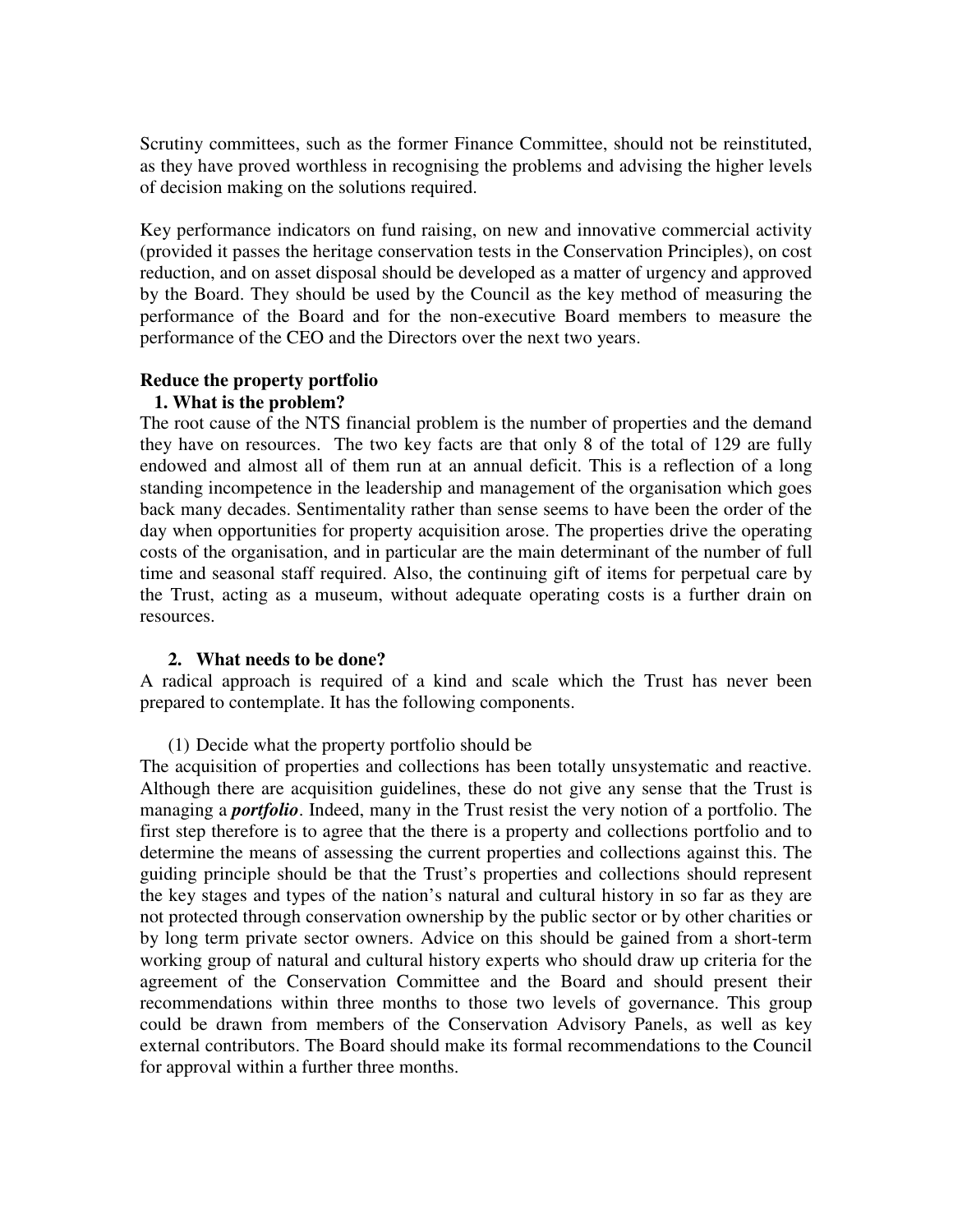(2) Determine how to hand over non core portfolio properties to others and dispose of unnecessary items from collections to appropriate collections with conservation adequate safeguards

The Disposal Guidelines provide a basis for reviewing the test for disposal, but they are inadequate as they consider disposals on a case by case basis and not in the context of the portfolio. They need revision as part of this process. Also, criteria for safeguarding the conservation status of disposals of collections and properties are needed. A review of the various mechanisms, including Conservation Agreements and Conservation Burdens, should be undertaken and clear guidance on options for different circumstances provided.

### (3) Radically reduce the running costs at properties

Some good measures were taken early in 2009 to identify the costs and to determine how to reduce them, through, for example, the reduction in the number of paid volunteers, the reduction in permanent staff on certain activities, such as gardens, and the seasonal closure of certain properties. The latter proved to be a tactical mistake and there are no figures to show that any savings resulted, and administrative costs must have increased as a result of the need to defend decisions. All Property Managers should be given a target to reduce costs by a given percentage each year in a way which is most effective at the property and in relation to the heritage assets and the customer base. No volunteer seasonal staff should be paid and a mechanism should be put in place for achieving this which is legally robust. Staff sharing between properties in the same part of Scotland should be an operational norm.

#### (4) Increase appropriate income opportunities

There are good models within the Trust of income generation without undermining the heritage assets or degrading the perception of the Trust as a heritage conservation body. Fyvie Castle is probably the exemplar, with increasingly Broughton House and Threave developing examples. Properties make a brilliant venue for private and corporate events and provided they are marketed effectively and the costs are at market rates then additional business should be attracted. Incentivising the Property Managers and the Area Managers is an essential component. Activities requiring high capital investment, such as the failed sky trek proposal at Crathes, are unlikely to provide a reasonable return on investment unless costs are pared and there is firm project management. Too often expenditure has been approved for developments that are either inappropriate or in the wrong place, for example the café at Crathes, and at other properties the Property Manager does not have the discretion to determine what is best as conservation staff with no commercial acumen have too much authority. Improved processes for providing incentives to Property Panagers and for placing the conservation advice in the proper context (i.e.that it is *advice)* are needed.

# **Radically improve the effectiveness of its governance**

## **1. What is the problem?**

There are too many people involved and too many structures. The Trust is widely regarded as ungovernable and poorly governed. This reduces not only its effectiveness, but also results in a negative perception of Trust by its supporters. The Mackay Governance Review left far too many of the key issues unresolved, particularly the size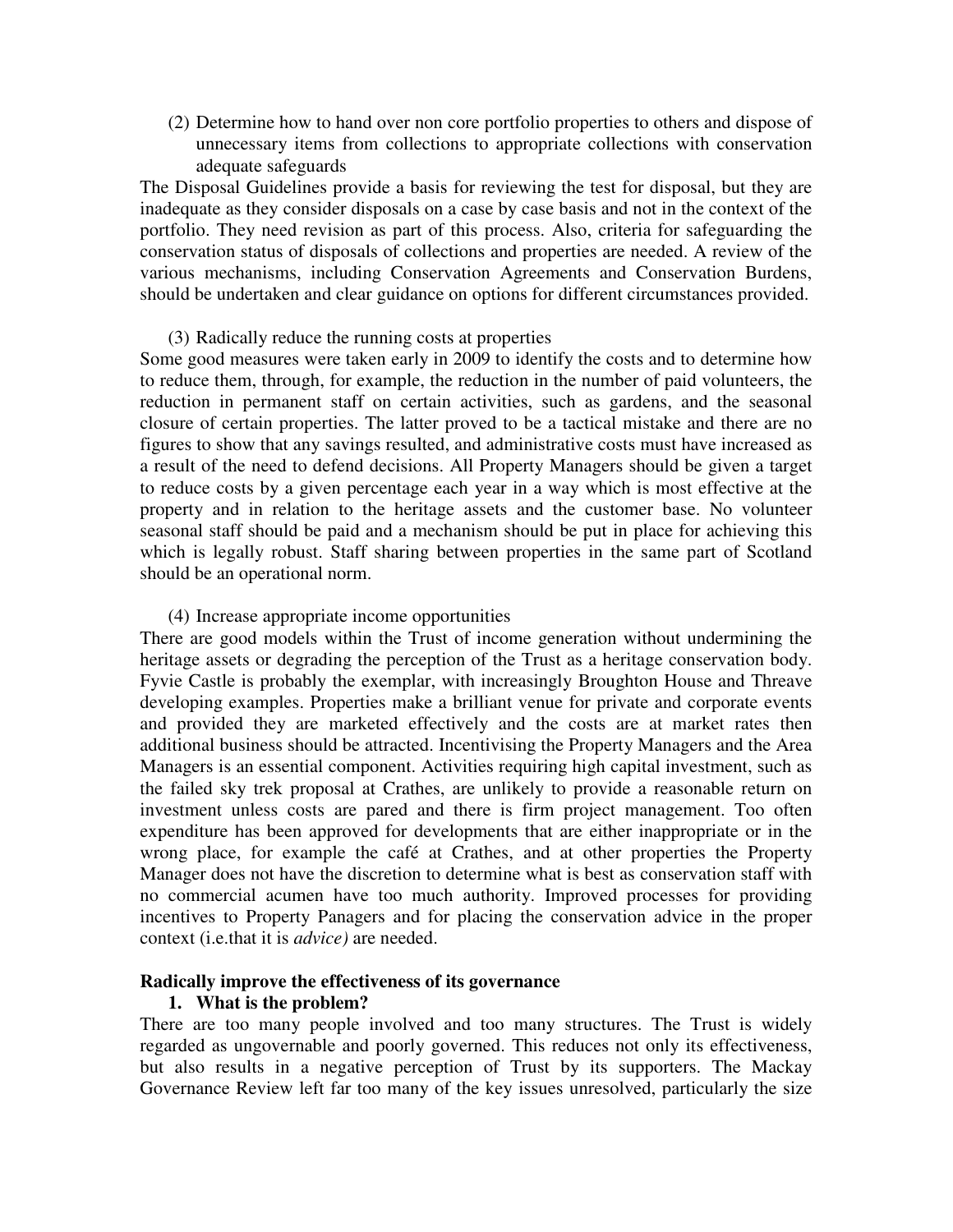and membership of the Council, the mechanisms for conservation advice, the reporting lines for advisory committees, and the role of scrutiny of the Board to aid the Council in its work.

There is insufficient turnover of individuals which allows old agendas to run and run. There is too much opportunity for the same people to return to the governance structure after a short period of absence. Former staff can also be elected to the Council (and there are a number of current and recent examples) and to the Board (although there are no examples of this occurring). As a result, there are too many cabals and cliques which have their own agendas, ostensibly in the best interests of the Trust. Nothing less than a radical overall is required.

# **2. What needs to be done?**

# (1) The Council

The Council should continue as the body which acts as the guarantor of the charity and the conformity of its operation with the Confirmation Acts. The Council sets the strategy for the organisation. It scrutinises the performance of the bodies which report to it, principally the Board, the Audit & Risk Management Committee, and the Nominations Committee and, in particular determines the appointment of members to these committees.

The Council is far too large and only a portion of its members is elected by Trust members. The size should be reduced to between 24 and 30 members as this is sufficient for the purposes stated above and is in line with modern governance practice. All of its members should be elected.

There is no justification whatsoever for Representative Bodies to be part of the decisionmaking structures of this charity. It makes for cumbersome decision making, confuses responsibilities and authorities and does not materially add to the governance processes. The exercise which was undertaken after the Mackay Governance Review was unnecessary and wasted elected and executive time. If the Trust has a desire to maintain good working relations with partner bodies in the charitable and representative worlds, which it should, then there are other more effective mechanisms, such as annual Scottish heritage events, bilaterals etc.

It is no longer best practice for former staff members to become part of the governance structure. Although there is a mild safeguard of the number of years elapsed before they can stand for Council membership, the practice has meant that old agendas and out moded ideas and approaches have been brought to bear when new approaches and ideas are sorely needed.

The Council needs to have a much greater focus on key strategic issues concerning the governance and viability of the Trust, and on the heritage conservation agenda. This means a more pro active approach to agenda setting. I commend, therefore, the setting up of the Council Working Group to develop this process and to achieve more effective use of the skills and knowledge of Council members. Also, greater use should made of the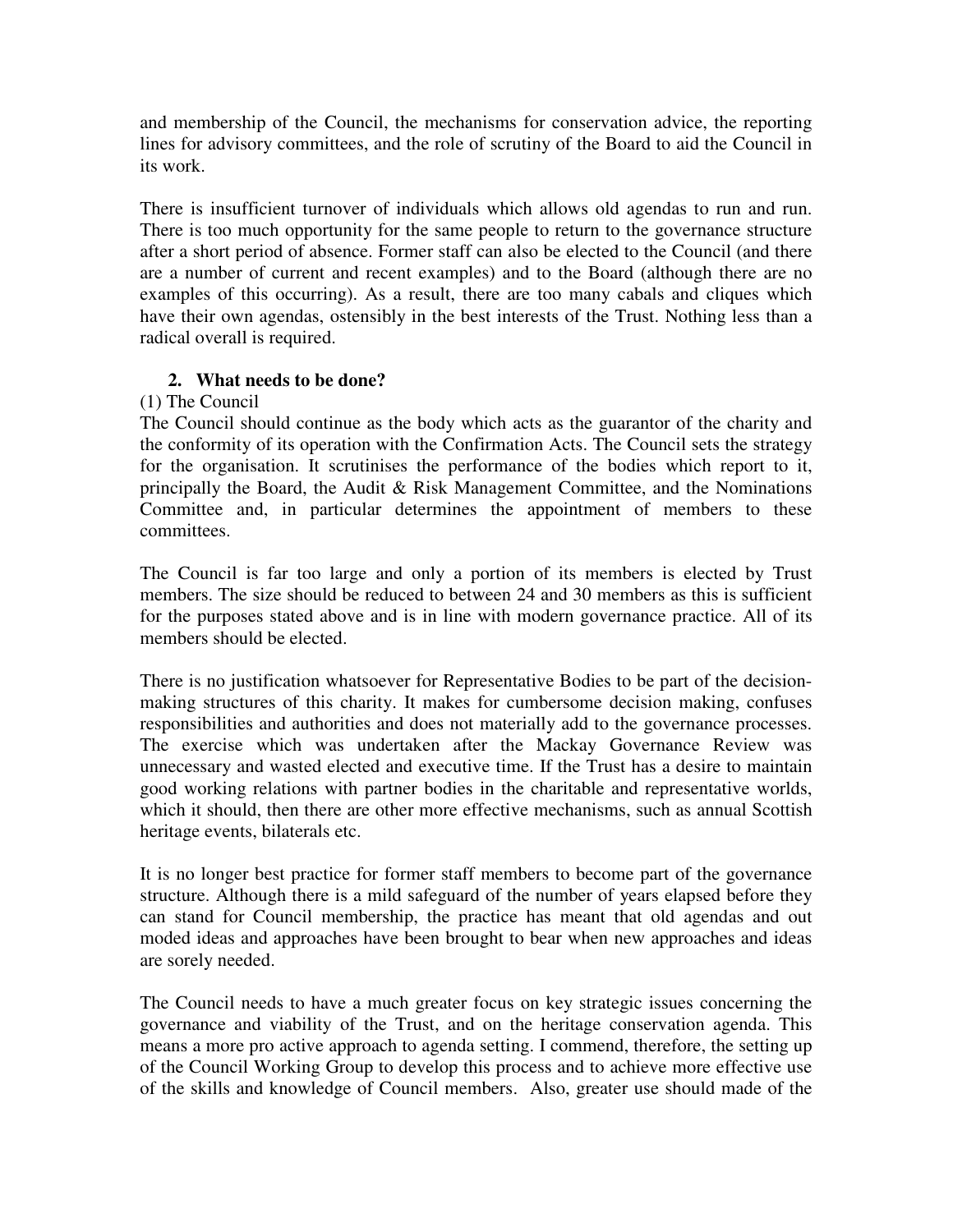capabilities of Council members through setting up time limited working groups on key issues to report to the Council.

## (2) The Board

Maintaining the authority of the Board in the devolved structure is essential in a modern organisation. In the Trust, this situation needs to be formally reaffirmed by the Council. Attempts by certain Council factions to take roles and responsibilities back to itself should be firmly and formally resisted by the Council, the Chairman and the President.

The size of the Board and the balance between executive and non-executive is satisfactory. It is essential, with the new slimmed down top executive management, that all of its members are members of the Board to improve their reporting and accountability.

The key committees advising the Board should be directly represented on the Board, preferably by the Committee Convenor. This was the case with the first Conservation Committee Convenor but not with the former Finance Committee Convenor or any other committees.

The reporting process from the Board to the Council must be substantially improved and taken seriously by the new Chairman. An informal concordat on the means and nature of reporting should be agreed with the new Chairman.

Proposals by some long standing Council members that the there should be a separation of Chairman between the Council and the Board should be strongly resisted. Such a division would create unnecessary conflict, confuse representational roles and blur lines of accountability.

## (3) Audit and Risk Management Committee

This committee is reasonably effective in its function. However, it does not appear to drive its agenda through rigorous risk analysis of the Trust's work in the manner of audit committees which the writer is familiar with. It should continue to report to the Council, as part of the latter's guarantor role, but it should also help the Board to perform its functions more effectively by undertaking appropriate scrutinies and reviews.

## (4)The Nominations Committee

This committee's role and remit need to be reviewed in the light of its first 6 years of operation. Particular issues needing to be addressed are: its role as advisor rather than decider; its ability to attract the interest of outsiders in participating in the governance structure; its impartiality and rigour; and its standard setting role in appointment procedures throughout the governance and advisory structure.

## (5) Conservation Committee

The Committee's work has been largely ignored by the Board despite attempts to set the agenda of the former to suit the needs of the latter. This position needs to be rectified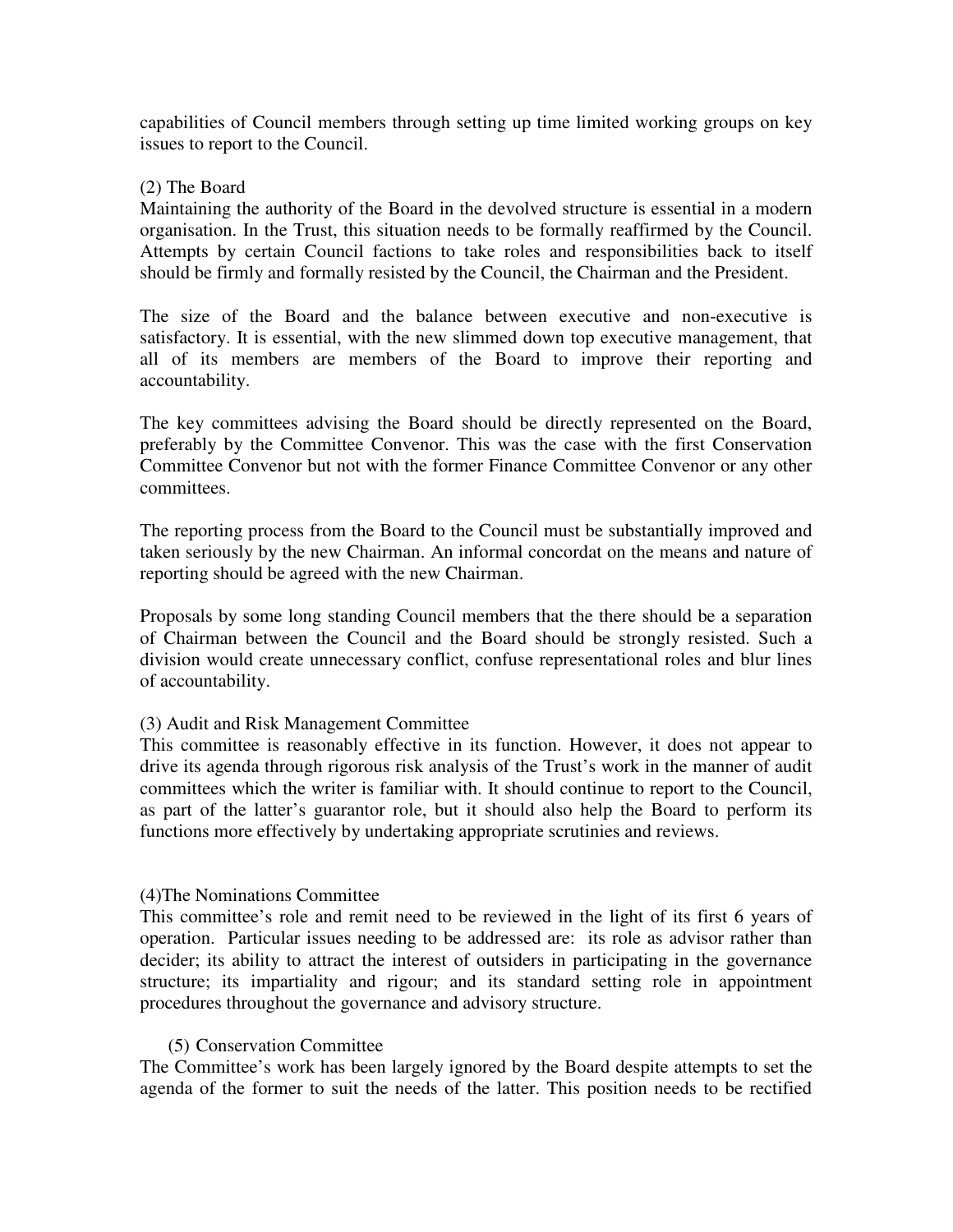with the appointment of new Chairs of the Board and the Committee. Otherwise the remit and membership of the committee should remain in its revised form determined in 2006.

## (6) Conservation Advisory Panels

A review has been pending but with the changes in Director of Conservation and Chair of the Conservation Committee this is not currently appropriate. It is recommended that substantial improvements to the links between the individual Panels and property and conservation staff be put in place and tested out.

# (7) Regional Advisory Committees

These do not in practice report to the Board, but it is the formal reporting line. This needs to put into practice with agreement on the nature and frequency of reporting between the respective chairs and with the agreement of the Board.

# **Increase its profile on heritage issues**

# **1. What is the problem?**

For an organisation of its size and remit, the Trust plays an inadequate role as a leader in the heritage conservation movement in Scotland and in the international arena. Staff spend too much time reacting to consultations, especially from government, and too little time on advocacy and influencing policy, financial and political agendas which affect the Trust and the sector as a whole. This problem is exacerbated by the lack of attention which the Council and the Board has given to heritage conservation.

Despite early engagement with the International National Trusts Association (INTA) as a founder member, the Trust plays little role with these partner organisations, unless it is kept a secret activity by some staff!

On the other hand, there are many opportunities which the Trust could take, particularly in Scotland, in influencing and helping to fashion the heritage conservation agenda. It is clear from many conversations with those in Scottish public life, including MSPs, that this would be welcomed.

## **2. What needs to be done?**

In most charitable organisations this activity is driven by policy development and influencing staff. With the changes to structure and personnel in late 2007/early 2008, these functions disappeared. The CEO should be asked, as a matter of urgency, to ensure that the Trust has policy development, influencing and advocacy capability.

The agreement of the new strategy by the Council following the Reid Review should result in the development of a clear agenda of heritage conservation debate and policy setting lead by the Council, with input from key expert staff and members of Council, Board and Conservation Advisory Panel members.

Among the topics which need to be more seriously and urgently discussed are:

 $\triangleright$  climate change implications for building and property maintenance and the Trust's environmental policy as these are either inadequate or out of date;